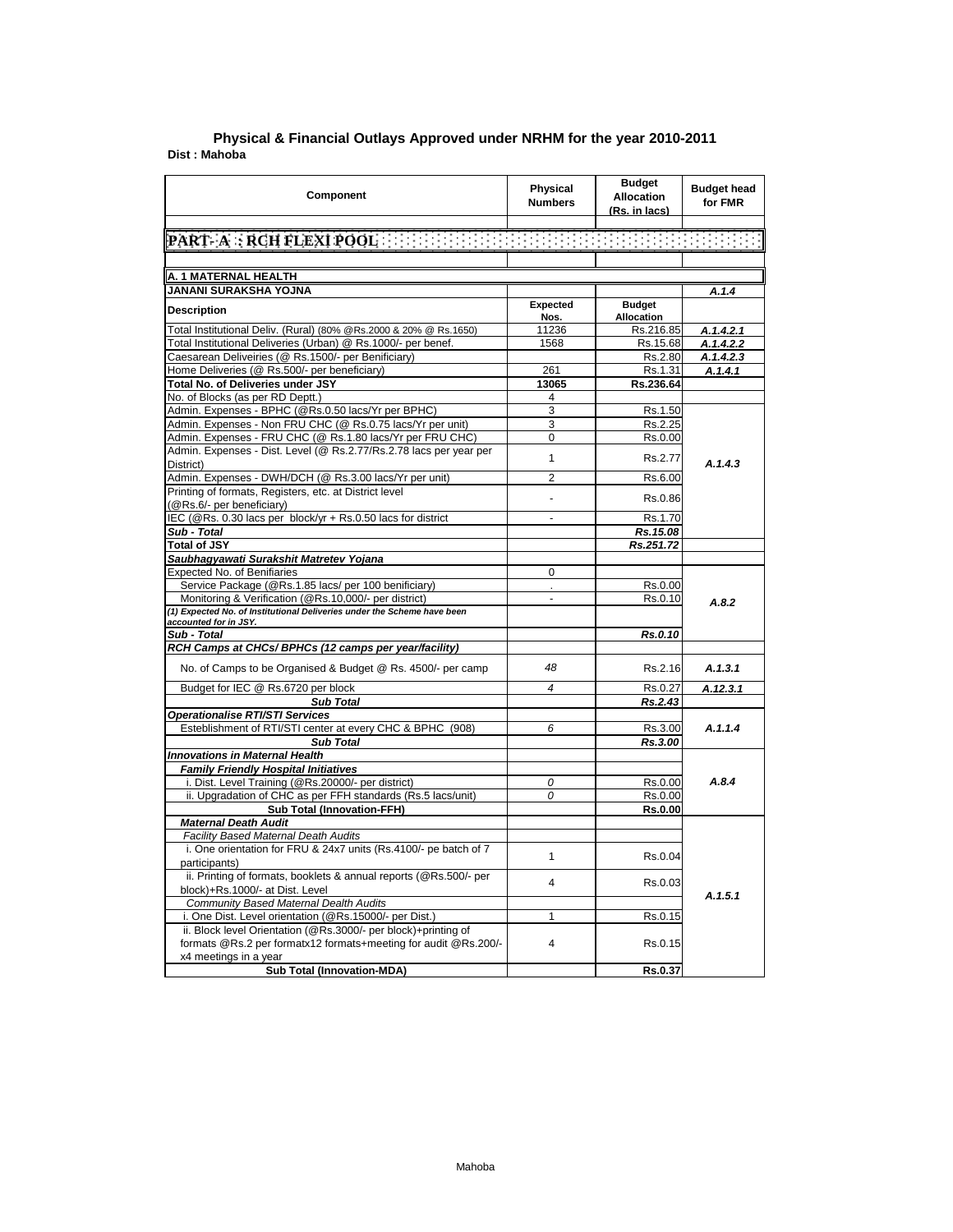| Component                                                                              | <b>Physical</b><br><b>Numbers</b> | <b>Budget</b><br><b>Allocation</b><br>(Rs. in lacs) | <b>Budget head</b><br>for FMR |
|----------------------------------------------------------------------------------------|-----------------------------------|-----------------------------------------------------|-------------------------------|
| <b>Pregnant Women &amp; Child Tracking</b>                                             |                                   |                                                     |                               |
| i. Orientation Workshop                                                                |                                   |                                                     |                               |
| (a) At Dist. Level                                                                     | 1                                 | Rs.0.18                                             | A.10.3                        |
| (b) At Block Level @ Rs.6500/- block                                                   | 4                                 | Rs.0.26                                             |                               |
| ii. Printing of formats (730 format/block @Rs.2 per format)                            | 2920                              | Rs.0.06                                             |                               |
| Sub Total (Innovation-Preg. Women & child tracking)                                    |                                   | <b>Rs.0.50</b>                                      |                               |
| Strengthening of Sub Centers Accridited under JSY                                      |                                   |                                                     |                               |
| Dissemination meeting in the District @ Rs 5000/-                                      | 1                                 | Rs.0.05                                             |                               |
| Upgradation of Sub Centre in Dist (From State Level)                                   | 15                                | Rs.0.00                                             | A.1.1.5                       |
| Sub Total (Innovation-S.C. Accridited under JSY))                                      |                                   | <b>Rs.0.05</b>                                      |                               |
| Sub Total (Innovation in Maternal Health)                                              |                                   | Rs.0.93                                             |                               |
| Sub-Total (Maternal Health)                                                            |                                   | Rs.258.18                                           |                               |
| <b>A.2 CHILD HEALTH</b>                                                                |                                   |                                                     |                               |
| <b>Comprehensive Child Survival Programme (CCSP)</b>                                   |                                   |                                                     |                               |
| CCSP Training - FBNC (in 1st & 2nd phase districts only)                               |                                   |                                                     |                               |
| Training Site - District Women Hospital                                                |                                   |                                                     |                               |
| <b>Expected No. of Participants</b>                                                    | 0                                 |                                                     |                               |
|                                                                                        |                                   |                                                     |                               |
| No. of Batches to be Organised and Budget @ Rs.12,000 per Batch                        | 0                                 | Rs.0.00                                             | A.11.5.2                      |
| No. of Batches to be Supervised and Budget @ Rs.3,200 per Batch                        | 0                                 | Rs.0.00                                             |                               |
| Sub - Total                                                                            |                                   | Rs.0.000                                            |                               |
| <b>Training at Medical College under CCSP Prog</b>                                     |                                   |                                                     |                               |
| Support staff to Medical Collage                                                       |                                   | Rs.0.00                                             | A.11.5.2                      |
| Physicians training/F-IMNCI                                                            |                                   | Rs.0.00                                             |                               |
| <b>Sub Total</b>                                                                       |                                   | Rs.0.00                                             |                               |
| <b>CCSP Training - NSSK (in 3rd phase districts only)</b>                              |                                   |                                                     |                               |
| Training Site - District Women Hospital                                                |                                   |                                                     |                               |
| Expected No. of Participants                                                           | 55                                |                                                     |                               |
| No. of Batches to be Organised and Budget @ Rs.38,500 per Batch                        | 3                                 | Rs.1.16                                             | A.11.5.5                      |
| No. of Batches to be Supervised and Budget @ Rs.3,500 per Batch                        | $\mathbf{1}$                      | Rs.0.035                                            |                               |
| Sub - Total                                                                            |                                   | Rs.1.190                                            |                               |
| CCSP Training of ASHAs, ANMs, LHVs - (1st & 2nd Phase                                  |                                   |                                                     |                               |
| Districts)                                                                             |                                   |                                                     |                               |
| Expected No. of Participants (approx. 24 per batch)                                    | 0                                 |                                                     |                               |
| No. of Batches to be Organised and Budget @ Rs.1,65,000 per Batch                      | 0                                 | Rs.0.00                                             | A.11.5.1                      |
| No. of Batches of ToT and Budget @ Rs.2,39,000 per Batch                               | $\mathbf 0$                       | Rs.0.00                                             |                               |
| Sub - Total                                                                            |                                   | <b>Rs.0.00</b>                                      |                               |
| CCSP Training of ASHAs, ANMs, LHVs - (3rd Phase Districts)                             |                                   |                                                     |                               |
| Expected No. of Participants (approx. 24 per batch)                                    | 200                               |                                                     | A.11.5.1                      |
| No. of Batches to be Organised and Budget @ Rs.1,65,000 per Batch                      | 8                                 | Rs.13.20                                            |                               |
| No. of Batches of ToT and Budget @ Rs.2,39,000 per Batch                               | $\mathbf{1}$                      | Rs.2.39                                             |                               |
| Sub - Total<br><b>CCSP Training of Supervisors (in 1st &amp; 2nd phase districts</b>   |                                   | Rs.15.590                                           |                               |
| only)<br>No. of Batches (16 participants) to be Organised and Budget @                 |                                   |                                                     |                               |
| Rs.24,500 per Batch<br>No. of Batches to be Supervised and Budget for Observer Visit @ | 0                                 | Rs.0.000                                            | A.11.5.1                      |
| Rs.3.200 per Batch                                                                     | 0                                 | Rs.0.00                                             |                               |
| Sub - Total                                                                            |                                   | Rs.0.000                                            |                               |
| <b>Site Stregthening</b>                                                               |                                   |                                                     |                               |
| Strengthening of FBNC/NSSK Site (@ Rs.30,000/- per site)                               | 1                                 | Rs.0.50                                             | A.11.5.1                      |
| Strengthening of CCSP Training Site (@ Rs.2,33,500/- per site)                         | 1                                 | Rs.2.335                                            |                               |
| <b>Sub Total</b>                                                                       |                                   | Rs.2.835                                            |                               |
| Establishment, Operationalisation & Construction of SNCU                               |                                   |                                                     |                               |
|                                                                                        |                                   |                                                     |                               |
| lacs                                                                                   | 0                                 | Rs.0.0                                              | A.2.2                         |
| Construction of of new SNCU in 5 Dist. (@Rs.30 lacs)                                   | 0                                 | Rs.0.0                                              | A.9.2.2                       |
| Establishment and Operating Exp. Of old SNCU in 7 Dist. @Rs.25<br>Sub - Total          |                                   | Rs.0.0                                              |                               |
| Infant death audit (Aligarh & Banda only)                                              |                                   |                                                     |                               |
| No. of blocks in the district<br>Sub - Total                                           | 0                                 | Rs.0.0<br><b>Rs.0.00</b>                            | A.2.8                         |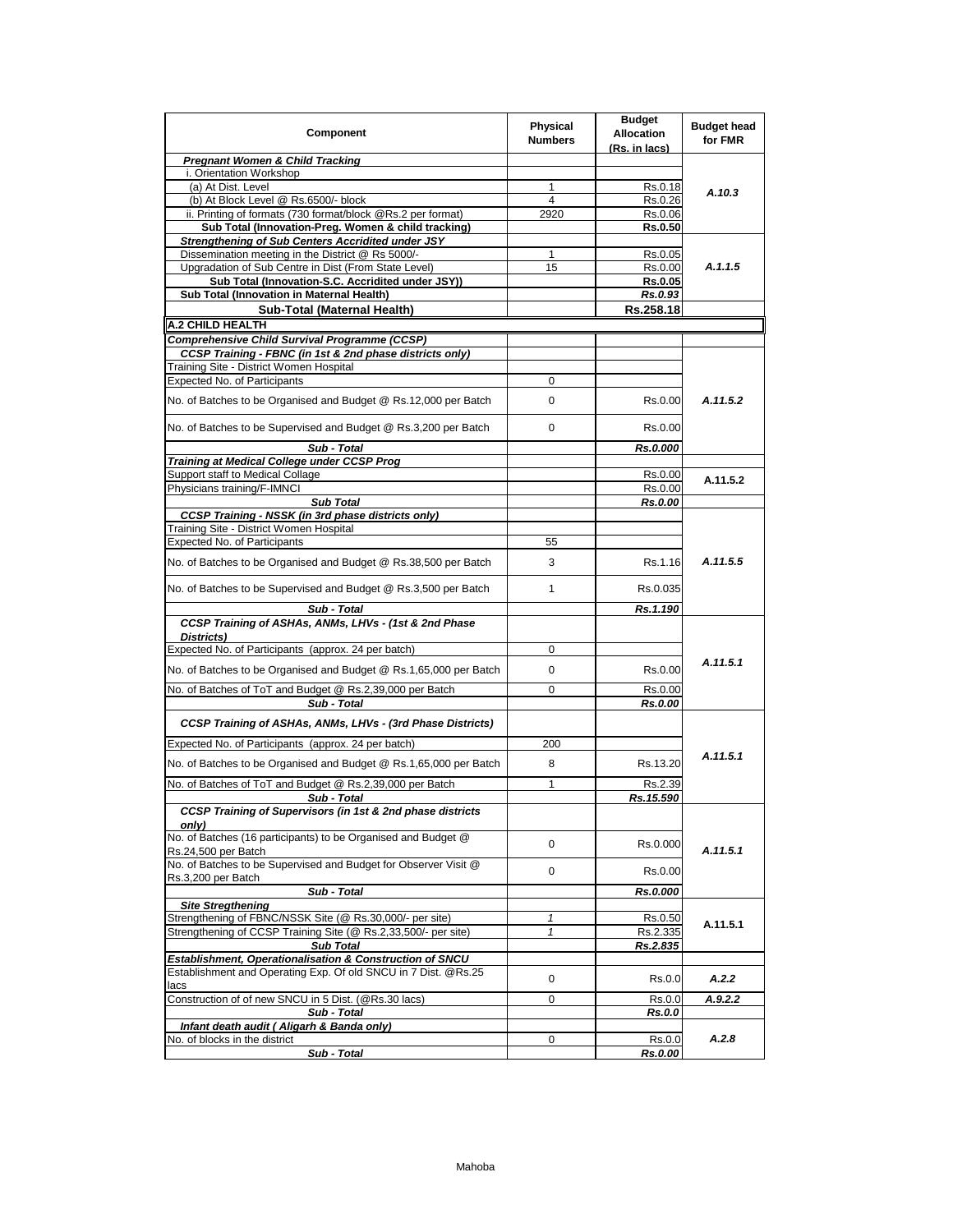| Component                                                                                                | Physical       | <b>Budget</b><br><b>Allocation</b> | <b>Budget head</b> |
|----------------------------------------------------------------------------------------------------------|----------------|------------------------------------|--------------------|
|                                                                                                          | <b>Numbers</b> | (Rs. in lacs)                      | for FMR            |
| Infant & Young Child feeding (IYCF)                                                                      |                |                                    |                    |
| Mass Awareness Campaign during World Breastfeeding Week                                                  | 1              | Rs.0.50                            | A.2.5              |
| Sub - Total                                                                                              |                | Rs.0.50                            |                    |
| Supportive Supervision through Reputed Institutions (for 1st &                                           |                |                                    |                    |
| 2nd pase districts only)<br>One Supervisor per block @ Rs.5,000/- p.m. for 12 months                     | 0              | Rs.0.0                             |                    |
| Mobility for supervisors @ Rs.3,000/- p.m. for 12 months                                                 | 0              | Rs.0.0                             |                    |
| Institutional support @ Rs.5,000/- p.m. for 12 months                                                    | 0              | Rs.0.0                             |                    |
| Sub - Total                                                                                              |                | Rs.0.00                            |                    |
| Sub-Total (CCSP)                                                                                         |                | Rs.20.12                           |                    |
| Implementation of Bal Swasthya Poshan Mah (BSPM)                                                         |                |                                    |                    |
| Joint Meetings of Health & ICDS - 2 Planning Meetings at District                                        |                |                                    |                    |
| Level in a year @ Rs. 5000/- per meeting for 2 Rounds                                                    | 1 Dist.        | Rs.0.10                            |                    |
| Joint planning meeting of health and ICDS at Block level Rs. 2000 per                                    | 4 Blocks       | Rs.0.16                            |                    |
| meeting for 2 rounds                                                                                     |                |                                    |                    |
| Joint Orientation of ASHAs & ANMs (@Rs. 25/- per participant) for 2                                      | 772 ANM and    | Rs.0.39                            | A.2.7              |
| Rounds                                                                                                   | <b>AWW</b>     |                                    |                    |
| Printing of Guidelines, Reporting & Monitoring Formats (@ Rs.2,000/- per                                 | 4 Blocks       | Rs.0.16                            |                    |
| block/round) for 2 rounds                                                                                |                |                                    |                    |
| Dissemination meeting at District level Rs. 5000 per meeting per<br>District for 2 Rounds                | 1 Dist.        | Rs.0.10                            |                    |
| Sub - Total                                                                                              |                | Rs.0.91                            |                    |
| <b>School Health Programme</b>                                                                           |                |                                    |                    |
| Total No. of Blocks in the district                                                                      | 4              |                                    |                    |
| No. of Schools to be covered (60 Schools per block)                                                      | 240            |                                    |                    |
| District Sensitization workshop                                                                          | 1              | Rs. 0.15                           |                    |
|                                                                                                          |                |                                    |                    |
| Contingencies for printing of Health Card, etc. (@Rs.500/- per school)                                   | 240            | Rs. 1.20                           |                    |
| Budget for Mobility (@Rs.300 per visit x 1 visit)                                                        | 240            | Rs. 0.72                           |                    |
| Sub Total (Prog. Implementation)                                                                         |                | Rs. 2.07                           |                    |
| Traning program for 40 schools per block (where                                                          |                |                                    |                    |
| program is already running)                                                                              | 160            |                                    |                    |
| Training of District Trainers- Honorarium to district traininer @ Rs. 350                                |                |                                    |                    |
| *2days                                                                                                   | 3              | Rs. 0.02                           |                    |
| Honorarium to traininees from block@ Rs. 400 *2days per block                                            | 12             | Rs. 0.10                           | A.2.4              |
| Training of Block Trainers - Honorarium to block resource persons @                                      | 12             | Rs. 0.14                           |                    |
| Rs. 300 *2days*2 batches per block                                                                       |                |                                    |                    |
| Honararium to Teachers @ Rs. 250*2 teachers per school *2 days                                           | 320            | Rs. 1.60                           |                    |
|                                                                                                          |                |                                    |                    |
| <b>Sub Total (Training)</b>                                                                              |                | Rs. 1.86                           |                    |
| For training program unspent balance is available at the district                                        |                | Rs. 1.18                           |                    |
| <b>Actual Allocation for training</b><br>Weighing scale, Ht./Wt Charts, Measuring tape etc. @ Rs1000 per |                | Rs. 0.68                           |                    |
| school x 20 new schools/block                                                                            | 80             | Rs. 0.00                           |                    |
| Procurement of IFA tablets (30 mg tablets) for all schools                                               | 3600000        | Rs. 0.00                           |                    |
| Procurement of deworming tablets for all schools                                                         | 72000          | Rs. 0.00                           |                    |
| <b>Sub Total (Procurement)</b>                                                                           |                | Rs. 0.00                           |                    |
| Total (School Health)                                                                                    |                | Rs. 2.75                           |                    |
| <b>Total (Child Health)</b>                                                                              |                | Rs.23.78                           |                    |
| A3. Family Planning                                                                                      |                |                                    |                    |
| <b>Terminal/Limiting Methods</b>                                                                         |                |                                    | A.3.1              |
| Dissemination of manuals on sterilization standards & quality                                            |                |                                    |                    |
| assurance of sterilization services                                                                      | $\mathbf{1}$   | Rs. 0.40                           | A.3.1.1            |
| NSV Camps in Districts (6 camps/dist. @ Rs.35,000/- per camp)                                            | 6              | Rs. 2.10                           | A.3.1.3            |
| Compensation for Female Sterilization                                                                    | 4437           | Rs. 44.37                          | A.3.1.4            |
| Compensation for Male Sterilization                                                                      | 70             | Rs. 1.05                           | A.3.1.5            |
| Accrediation of private providers of sterilization services                                              |                |                                    |                    |
| <b>Female Sterilization</b>                                                                              |                | Rs. 0.25                           | A.3.1.6            |
| Male Sterilization (NSV)                                                                                 |                | Rs. 0.05                           |                    |
| <b>Spacing Methods</b>                                                                                   |                |                                    | A.3.2              |
| IUD services at health facilities/compensation                                                           | 14934          | Rs. 2.99                           | A.3.2.2            |
| Accrediation of private providers of IUD services<br>Family Welfare Counsellor@9000 per month            |                | Rs. 0.03                           | A.3.2.3            |
| <b>Sub Total</b>                                                                                         | 1              | Rs. 1.08<br>Rs. 52.32              | A.9.1.5            |
|                                                                                                          |                |                                    |                    |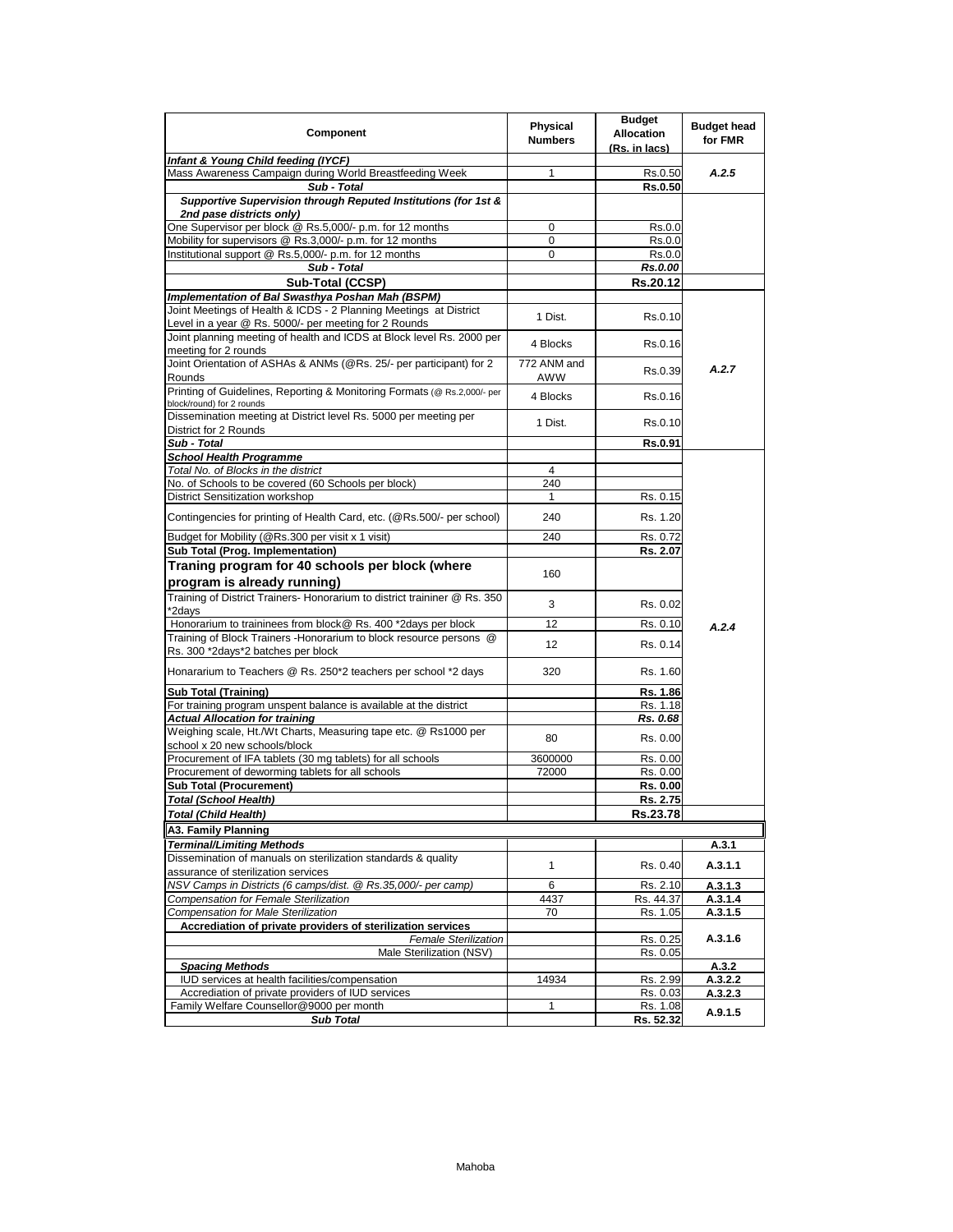| Component                                                                                                                                                                     | <b>Physical</b><br><b>Numbers</b> | <b>Budget</b><br><b>Allocation</b><br>(Rs. in lacs) | <b>Budget head</b><br>for FMR |  |
|-------------------------------------------------------------------------------------------------------------------------------------------------------------------------------|-----------------------------------|-----------------------------------------------------|-------------------------------|--|
| <b>PCPNDT and Sex-Ratio</b>                                                                                                                                                   |                                   |                                                     |                               |  |
| Visit of District Inspection & Monitoring Committee                                                                                                                           | 10                                | Rs. 0.10                                            |                               |  |
| Sensitization Workshop at District level                                                                                                                                      | 1                                 | Rs. 0.40                                            | A.8.1                         |  |
| Organising Competions at Inter/Degree Colleges                                                                                                                                | 3                                 | Rs. 0.10                                            |                               |  |
| Orientation of members of Dist advisory committee at Division                                                                                                                 |                                   | Rs. 0.00                                            |                               |  |
| <b>IEC Activities &amp; Conigency</b>                                                                                                                                         |                                   |                                                     |                               |  |
| <b>IEC Activities</b>                                                                                                                                                         |                                   | Rs. 0.25                                            |                               |  |
| Contigency                                                                                                                                                                    |                                   | Rs. 0.02                                            |                               |  |
| TA/DA to Dist. level Staff for attending workshop, training, meetings                                                                                                         |                                   | Rs. 0.20                                            | A.12.4                        |  |
| <b>Sub Total</b>                                                                                                                                                              |                                   | Rs. 1.07                                            |                               |  |
| <b>Sub-Total (Family Planning)</b>                                                                                                                                            |                                   | Rs.53.39                                            |                               |  |
| <b>A.4 ARSH</b>                                                                                                                                                               |                                   |                                                     |                               |  |
|                                                                                                                                                                               |                                   |                                                     |                               |  |
| Saloni Scheme                                                                                                                                                                 |                                   |                                                     |                               |  |
| No. of Blocks in District                                                                                                                                                     | 4                                 |                                                     | A.4.1                         |  |
| No. of Schools to be covered (10 Schools per block)                                                                                                                           | 40                                |                                                     |                               |  |
| No. of Benificiaries (150 per school)                                                                                                                                         | 6000                              |                                                     |                               |  |
| Sensitization Workshop at District level                                                                                                                                      | 1                                 | Rs. 0.15                                            |                               |  |
| Budget for Visit of Medical Team (@Rs.300/- per visit x 2 visits per<br>school)                                                                                               | 80                                | Rs. 0.24                                            | A.4.2                         |  |
| Budget for Preparing Saloni Sabha (Rs.300/- p.m. per school x 10<br>months)                                                                                                   | 400                               | Rs. 1.20                                            |                               |  |
|                                                                                                                                                                               |                                   |                                                     |                               |  |
| Procurement of IFA tablets (100 mg tablets) for all schools                                                                                                                   | 288000                            | Rs.0.00                                             |                               |  |
| Procurement of deworming tablets for all schools 2 tab/Benf.                                                                                                                  | 12000                             | Rs.0.00                                             | A.13.2.5                      |  |
| Sub-Total (Adolescent Health)                                                                                                                                                 |                                   | Rs.1.59                                             |                               |  |
| A.5 Urban RCH                                                                                                                                                                 |                                   |                                                     |                               |  |
| Urban RCH plan /activities                                                                                                                                                    |                                   |                                                     |                               |  |
| <b>Building</b>                                                                                                                                                               | 1                                 | 0.84                                                |                               |  |
| Manpower(1Doctor @ 24000/month,1Staff Nurse@ 15000/month,2<br>ANMs@9000/month,2 Security guards @ 4000/month,1 Ayah                                                           | 1                                 | 8.52                                                |                               |  |
| 4000/month,& 1 Sweeper 2000/month                                                                                                                                             |                                   |                                                     |                               |  |
| <b>Other Expenses</b>                                                                                                                                                         | 1                                 | 0.41                                                | A.5.1                         |  |
| IEC                                                                                                                                                                           | $\mathbf{1}$                      | 0.1                                                 |                               |  |
| <b>Subtotal</b>                                                                                                                                                               |                                   | 9.87                                                |                               |  |
| The cost of Drugs(Rs 10,000/month/Health post) and consumables(Rs 3,000/month/Health Post) for Urban RCH<br>amounting to Rs 1.56 Lacs would be met from the Mission Flexipool |                                   |                                                     |                               |  |
| <b>A9. INFRASTRUCTURE &amp; HR</b>                                                                                                                                            |                                   |                                                     |                               |  |
| <b>Contractual Staff &amp; Services</b>                                                                                                                                       |                                   |                                                     |                               |  |
|                                                                                                                                                                               |                                   |                                                     |                               |  |
| <b>Position</b>                                                                                                                                                               | No.<br>25                         | <b>Budget</b>                                       |                               |  |
| Contractual ANM (@Rs.9000/- pm)                                                                                                                                               |                                   | Rs. 27.00                                           | A.9.1.1                       |  |
| Staff Nurse in the district (@Rs.15000/- pm)                                                                                                                                  | 14                                | Rs. 25.20                                           | A.9.1.3                       |  |
| MBBS (Male/Female) @ Rs.30000/- pm<br>Specialist at On Call basis for CHC (@ Rs.1000/- per visit) No. of calls                                                                | 3                                 | Rs. 10.80                                           |                               |  |
| for 6 moths                                                                                                                                                                   | 40                                | Rs. 0.40                                            |                               |  |
| Specialist at On Call basis for Dist. Hospital (Male)/DCH(@ Rs.1000/-<br>per visit)                                                                                           | 80                                | Rs. 0.80                                            |                               |  |
| Specialist at Dist. Hospital (Male)/DCH(@ Rs.40000/- pm for                                                                                                                   |                                   |                                                     | A.9.1.4                       |  |
| MS/MD/MDS & @Rs.35000/- for Diploma holders)                                                                                                                                  | 2                                 | Rs. 8.40                                            |                               |  |
| Specialist at DWH/DCH (@ Rs.40000/- pm for MS/MD/MDS &                                                                                                                        |                                   |                                                     |                               |  |
| @Rs.35000/- for Diploma holders)/MBBS(LMO if already on contract)                                                                                                             | 2                                 | Rs. 8.40                                            |                               |  |
| Paramedical staff/LT for CHC (@ Rs.9000/- pm)                                                                                                                                 | 3                                 | Rs. 3.24                                            |                               |  |
| Paramedical staff for DH/DWH/DCH (@ Rs.9000/- pm)                                                                                                                             | 2                                 | Rs. 2.16                                            | A.9.1.5                       |  |
| Data Assistant ( @ Rs.8000/- pm)                                                                                                                                              | 2                                 | Rs. 1.92                                            |                               |  |
| <b>Sub-Total (Human Resources)</b>                                                                                                                                            |                                   | Rs.88.32                                            |                               |  |
|                                                                                                                                                                               |                                   |                                                     |                               |  |
| A.10. INSTITUTIONAL STRENGTHENING                                                                                                                                             |                                   |                                                     |                               |  |
| Logistics Management/Improvement                                                                                                                                              |                                   |                                                     |                               |  |
| <b>Stregthening of Logistic Management</b>                                                                                                                                    |                                   |                                                     |                               |  |
| Divisional logistic management                                                                                                                                                | 0                                 | Rs. 0.00                                            |                               |  |
| <b>Transportation of Logistic</b>                                                                                                                                             |                                   |                                                     | A.10.2                        |  |
| Divisional level @ Rs 50000/-                                                                                                                                                 | 0                                 | Rs. 0.00                                            |                               |  |
| District level @ Rs 30000/-                                                                                                                                                   | $\mathbf{1}$                      | Rs. 0.30                                            |                               |  |
| Block level @ Rs 12000/-                                                                                                                                                      | 4                                 | Rs. 0.48                                            |                               |  |
| <b>Sub-Total (Logistics Strengthening)</b>                                                                                                                                    |                                   | <b>Rs.0.78</b>                                      |                               |  |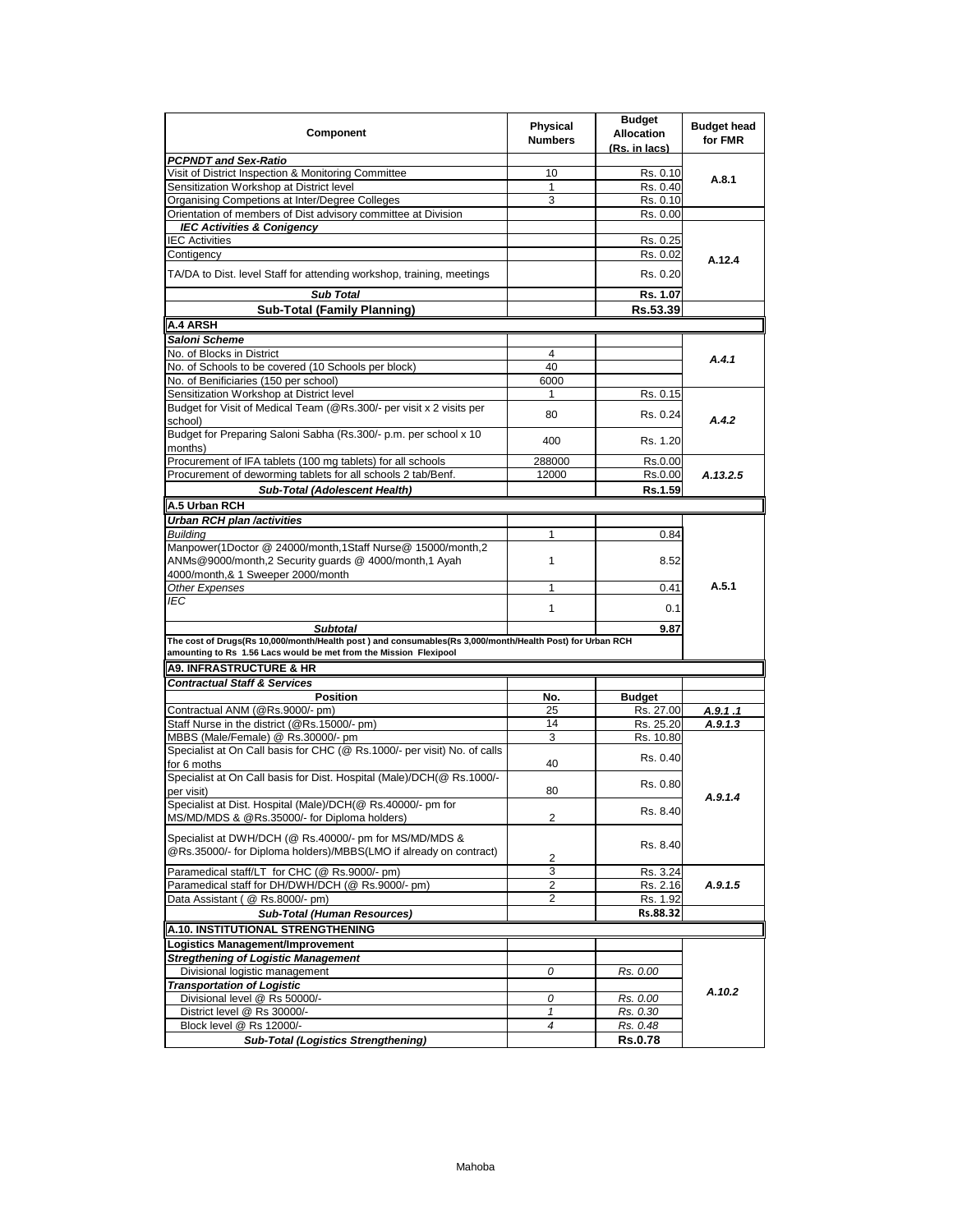| Component                                             | <b>Physical</b><br><b>Numbers</b> | <b>Budget</b><br><b>Allocation</b><br>(Rs. in lacs) | <b>Budget head</b><br>for FMR |
|-------------------------------------------------------|-----------------------------------|-----------------------------------------------------|-------------------------------|
| <b>Rent for Sub-Centres</b>                           |                                   |                                                     |                               |
| No. of SCs in Rented Bldgs & Budget @ Rs. 250/- p.m.  | 58                                | Rs.1.74                                             | A.10.4                        |
| <b>Sub-Total (Sub Center Rent)</b>                    |                                   | <b>Rs.1.74</b>                                      |                               |
| <b>A.11 TRAINING</b>                                  |                                   |                                                     |                               |
| <b>Training- Skill Birth Attendant</b>                |                                   |                                                     |                               |
| <b>Training at DWH/Combined Hosp</b>                  |                                   |                                                     |                               |
| Target at DWH                                         | 16                                |                                                     |                               |
| No. of Particpants per batch                          | 4                                 |                                                     |                               |
| No. of Batches                                        | 4                                 | Rs.4.42                                             |                               |
| New Site Stregthening at DWH                          |                                   | Rs.0.00                                             |                               |
| Existing site stregthening                            |                                   | Rs.0.40                                             |                               |
| Sub-Total (DWH-SBA)                                   |                                   | Rs.4.82                                             |                               |
| Training at FRU/24X7                                  |                                   |                                                     | A.11.3.1                      |
| Name of the selected Training Site FRU/24X7           | $\Omega$                          |                                                     |                               |
| Target at FRU/24X7                                    | $\Omega$                          |                                                     |                               |
| No. of Particpants per batch                          | $\Omega$                          |                                                     |                               |
| No. of Batches                                        | $\Omega$                          | Rs.0.00                                             |                               |
| New Site Stregthening at FRU                          |                                   | Rs.0.00                                             |                               |
| Existing site stregthening                            |                                   | Rs.0.00                                             |                               |
| Sub-Total (FRU-SBA)                                   |                                   | <b>Rs.0.00</b>                                      |                               |
| Sub-Total(SBA Training)                               |                                   | <b>Rs.4.82</b>                                      |                               |
| <b>A.14 PROGRAM MANAGEMENT</b>                        |                                   |                                                     |                               |
| Personal & Other Expense of Dist. PMU (Rs.94500/- pm) | 1                                 | Rs.11.34                                            | A.14.2                        |
| Operational Cost (Rs. 60000/- pm)                     | 1                                 | Rs.7.20                                             | A.14.4                        |
| <b>Sub-Total (Program Management)</b>                 |                                   | Rs.18.54                                            |                               |
| <b>Total for RCH Flexipool (Part A)</b>               |                                   | Rs.461.00                                           |                               |

| Component                                                                   | Physical<br><b>Numbers</b> | <b>Budget</b><br><b>Allocation</b><br>(Rs. in lacs) | <b>Budget head</b><br>for FMR |
|-----------------------------------------------------------------------------|----------------------------|-----------------------------------------------------|-------------------------------|
| <b>ASHA Scheme:-</b>                                                        |                            |                                                     | <b>B.1</b>                    |
| Periodic Training for ASHAs                                                 |                            |                                                     | B.1.1                         |
| <b>ASHA Support System</b>                                                  |                            |                                                     |                               |
| Replenishment of ASHA Kits & Budget (@ Rs. 500/- per kit*2 for 95%<br>ASHA) | 613                        | Rs.0.00                                             | B.1.2                         |
| Incentive to ASHAs (Average Rs.500/- p.m. for 85% ASHAs)                    | 548                        | Rs.32.88                                            | B.1.3                         |
| Award to ASHA (Rs.5000/- for 1 ASHA in each block)                          | 4                          | Rs.0.20                                             |                               |
| Annual ASHA Sammelan (Rs.250/- per ASHA for 60% ASHAs)                      | 387                        | Rs.0.97                                             | B.1.1                         |
| Mobility to ASHAs (Rs.30/- per ASHA for 95% ASHAs)                          | 613                        | Rs.2.21                                             |                               |
| Block level ASHA Payment Register (Rs.100/-per Register)                    | $\overline{4}$             | Rs.0.00                                             | B.18.3.2                      |
| Printing of Voucher Booklet for ASHA (Rs.25/-per Booklet)                   | 645                        | Rs.0.16                                             |                               |
| Budget ASHA Mentoring Group (Rs.10,000/- per District)                      | Quarterly<br>Meeting       | Rs.0.10                                             | B.1.1                         |
| Sub-Total (ASHA Scheme):-                                                   |                            | Rs.36.52                                            |                               |
| <b>Untied Grant to Facilities</b>                                           |                            |                                                     | B.2                           |
| No. of CHCs & Budget @ Rs.0.50 lacs per facility                            | 3                          | Rs.1.50                                             | B.2.1                         |
| No. of BPHCs & Budget @ Rs.0.50 lacs per facility                           | 3                          | Rs.1.50                                             | B.2.2                         |
| No. of APHCs & Budget @ Rs.0.25 lacs per facility                           | 13                         | Rs.3.25                                             | B.2.2                         |
| No. of Sub Centres & Budget @ Rs.0.10 lacs per facility                     | 150                        | Rs.15.00                                            | B.2.3                         |
| No.of VHSCs                                                                 | 247                        | Rs.0.00                                             | B.2.4                         |
| No.of Revenue Villages & Budget @Rs.0.10 lacs per R.Village                 | 500                        | Rs.50.00                                            |                               |
| <b>Sub-Total (Untied Grants)</b>                                            |                            | Rs.71.25                                            |                               |
| <b>Annual Maintenance Grant to Facilities</b>                               |                            |                                                     | B.4                           |
| No. of CHCs & Budget @ Rs.1.0 lacs per facility                             | 3                          | Rs.3.00                                             | B.4.1                         |
| No. of BPHCs & Budget @ Rs.1.0 lacs per facility                            | 3                          | Rs.3.00                                             | B.4.2                         |
| No. of APHCs & Budget @ Rs.0.50 lacs per facility                           | 13                         | Rs.6.50                                             |                               |
| No. of Sub Centres & Budget @ Rs.0.10 lacs per facility                     | 92                         | Rs.9.20                                             | B.4.3                         |
| <b>Sub-Total (Annual Maintenance Grants)</b>                                |                            | Rs.21.70                                            |                               |
| <b>Funds to Rogi Kalyan Samitis</b>                                         |                            |                                                     | B.6                           |
| No. of District Hospitals & Funds @ Rs.5.0 lacs per facility                | $\overline{2}$             | Rs.10.00                                            | B.6.1                         |
| No. of CHCs & Funds @ Rs.1.0 lacs per facility                              | 3                          | Rs.3.00                                             | B.6.2                         |
| No. of BPHCs & Funds @ Rs.1.0 lacs per facility                             | 3                          | Rs.3.00                                             | B.6.3                         |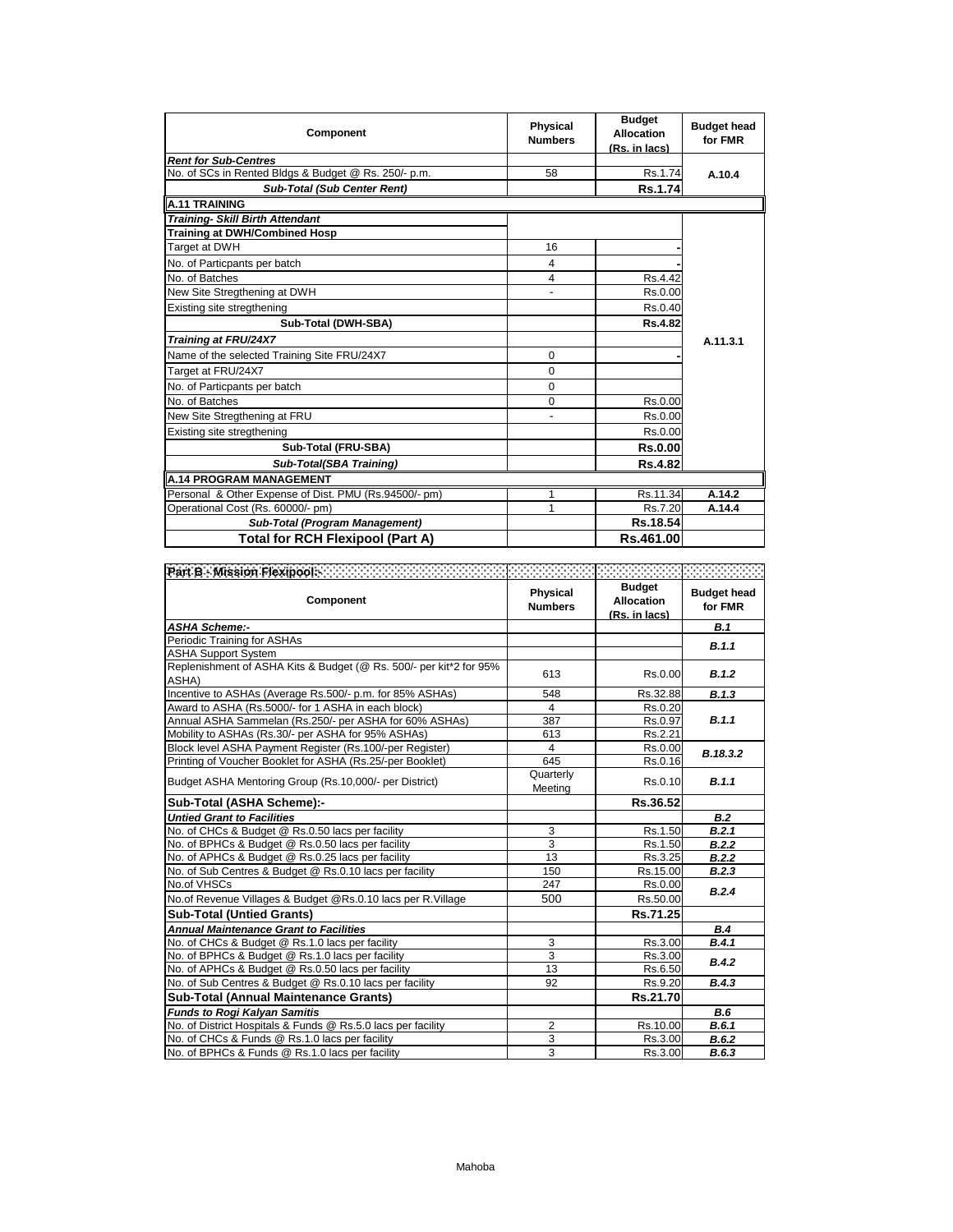| Component                                                                              | Physical<br><b>Numbers</b> | <b>Budget</b><br><b>Allocation</b><br>(Rs. in lacs) | <b>Budget head</b><br>for FMR |
|----------------------------------------------------------------------------------------|----------------------------|-----------------------------------------------------|-------------------------------|
| No. of APHCs & Funds @ Rs.1.0 lacs per facility                                        | 13                         | Rs.13.00                                            | <b>B.6.4</b>                  |
| <b>Sub-Total (Funds for RKS)</b>                                                       |                            | Rs.29.00                                            |                               |
| <b>Operationalisation of District Drug Warehouses</b>                                  |                            |                                                     |                               |
| Contractual Staff (@Rs.2.94 lacs/yr)                                                   | 0                          | Rs.0.00                                             | <b>B.21</b>                   |
| Contingency Expenses (@Rs.2.0 lacs/yr)                                                 | 0                          | Rs.0.00                                             |                               |
| Sub-Total (Ope. of District Drug Warehouses)                                           |                            | <b>Rs.0.00</b>                                      |                               |
| <b>Mobility Support to DWH &amp; District Combined Hospital</b>                        |                            |                                                     | <b>B.27.8</b>                 |
| Mobility Support to DWH/DCH @Rs.18000/- Per month.                                     | 2                          | Rs.4.32                                             |                               |
| Sub-Total (Funds for Mobility Support to DWH & DCH)                                    |                            | <b>Rs.4.32</b>                                      |                               |
| Mobility Support for Monitoring & Supervision.                                         |                            |                                                     |                               |
| Mobility Support to District Community Mobilizer (@Rs.800/-per day X)<br>8 days/month) | 1                          | Rs.0.77                                             |                               |
| Mobility Support to District Account Manager (@Rs.800/-per day X 6<br>days/month)      | 1                          | Rs.0.58                                             | B.18.3.2                      |
| Mobility Support to District Programme Manager (@Rs.800/-per day X)<br>8 days/month)   |                            | Rs.0.00                                             |                               |
| Sub-Total(Mobility Support for Monit. & Supervision)                                   |                            | Rs.1.34                                             |                               |
| <b>Supervision of ANM/ASHAs</b>                                                        |                            |                                                     | B.18.3.2                      |
| Vehicle for Mobility @Rs.18000/-month/block                                            | 4                          | Rs.8.64                                             |                               |
| Sub-Total (Supervision of ANM/ASHAs)                                                   |                            | <b>Rs.8.64</b>                                      |                               |
| <b>Vehicle Support for Specialist</b>                                                  |                            |                                                     |                               |
| One Vehicle for 5 block level facility (@Rs.18000/-month)                              | 1                          | Rs.2.16                                             | <b>B.27.8</b>                 |
| <b>Sub-Total (Vehicle Support for Specialist)</b>                                      |                            | <b>Rs.2.16</b>                                      |                               |
| <b>Diesel for Generator for District Hospitals</b>                                     |                            |                                                     |                               |
| Diesel Support for generator (@Rs.1 lac per month)                                     | $\overline{2}$             | Rs.24.00                                            | <b>B.28</b>                   |
| <b>Sub-Total (Diesel Support for District Hospital)</b>                                |                            | Rs.24.00                                            |                               |
| Diesel Support for Generator in Fully Functional CHC.                                  |                            |                                                     |                               |
| Diesel Support for Fully functional CHC (@Rs.35000/-per month)                         | 3                          | Rs.12.60                                            |                               |
| Diesel Support for CHC functional in BPHC building (@Rs.13500/-per                     |                            |                                                     | <b>B.28</b>                   |
| month)                                                                                 | 3                          | Rs.4.86                                             |                               |
| Sub-Total (Diesel Support for fully functional CHCs)                                   |                            | Rs.17.46                                            |                               |
| Saas Bahu Sammelans (1 each at District)                                               |                            |                                                     | B.7.1                         |
| No. of Sammellans & Budget (@Rs. 1.50 lac. Per District)                               | 1                          | Rs.1.50                                             |                               |
| Sub-Total (Saas Bahu Sammelan)                                                         |                            | Rs.1.50                                             |                               |
| Tehsil level Pradhan Sammelan                                                          |                            |                                                     | B.8.2                         |
| No. of Sammelans & Budget (@Rs.40,000 per Sammelan)                                    | 3                          | Rs.1.20                                             |                               |
| Sub-Total (Tehsil level Pradhan Sammelan)                                              |                            | Rs.1.20                                             |                               |
| <b>Organization of Swasthya Mela</b>                                                   |                            |                                                     |                               |
| Organization of S.Mela @Rs.20000/- Mela/Month at each block.                           | 4                          | Rs.9.60                                             | <b>B.10.1</b>                 |
| Sub-Total (Swasthya Mela)                                                              |                            | Rs.9.60                                             |                               |
| <b>Concurrent Audit</b>                                                                |                            |                                                     | <b>B.27.5</b>                 |
| Budget @ Rs. 4000/- per month for 12 months                                            | 1                          | Rs.0.48                                             |                               |
| <b>Sub-Total (Concurrent Audit)</b>                                                    |                            | <b>Rs.0.48</b>                                      |                               |
| <b>Health Management Information System (HMIS):-</b>                                   |                            |                                                     |                               |
| Hiring of Vehicle for District HMIS Nodal Officer (@Rs.800/- Visit)                    | 1                          | Rs.0.10                                             |                               |
| Mobility Support for Block HMIS Nodal Officer (@Rs.600/-month)                         | 4                          | Rs.0.29                                             | <b>B.21</b>                   |
| Internet Connectivity @Rs.400/- per month/computer                                     | 6                          | Rs.0.29                                             |                               |
| Consumables & Stationary for Computer, printer (Rs.400/-per<br>month/facility)         | 6                          | Rs.0.29                                             |                               |
| Sub-Total (HMIS)                                                                       |                            | <b>Rs.0.96</b>                                      |                               |
| <b>Programme Management:-</b>                                                          |                            |                                                     |                               |
| <b>Expenses at Additional Director level:-</b>                                         |                            |                                                     |                               |
| Mobility @Rs.2500/-per District per Month.                                             | 0                          | Rs.0.00                                             | <b>B.27.6</b>                 |
| Contingency Expenses @Rs.5000/- month.                                                 | 0                          | Rs.0.00                                             |                               |
| Sub-Total (Exp.at Addl.Director level)-                                                |                            | Rs.0.00                                             |                               |
| <b>Operational Cost for Block Project Management Unit</b>                              |                            |                                                     |                               |
| Honoraria to Block Data Assistant @Rs.8000/-Per Month                                  | 4                          | Rs.3.84                                             | <b>B.27.1</b>                 |
| Communication support to Block Program Manager @Rs.500/-P.M.                           | 4                          | Rs.0.24                                             |                               |
| Sub-Total (Operational Cost for BPMU)                                                  |                            | <b>Rs.4.08</b>                                      |                               |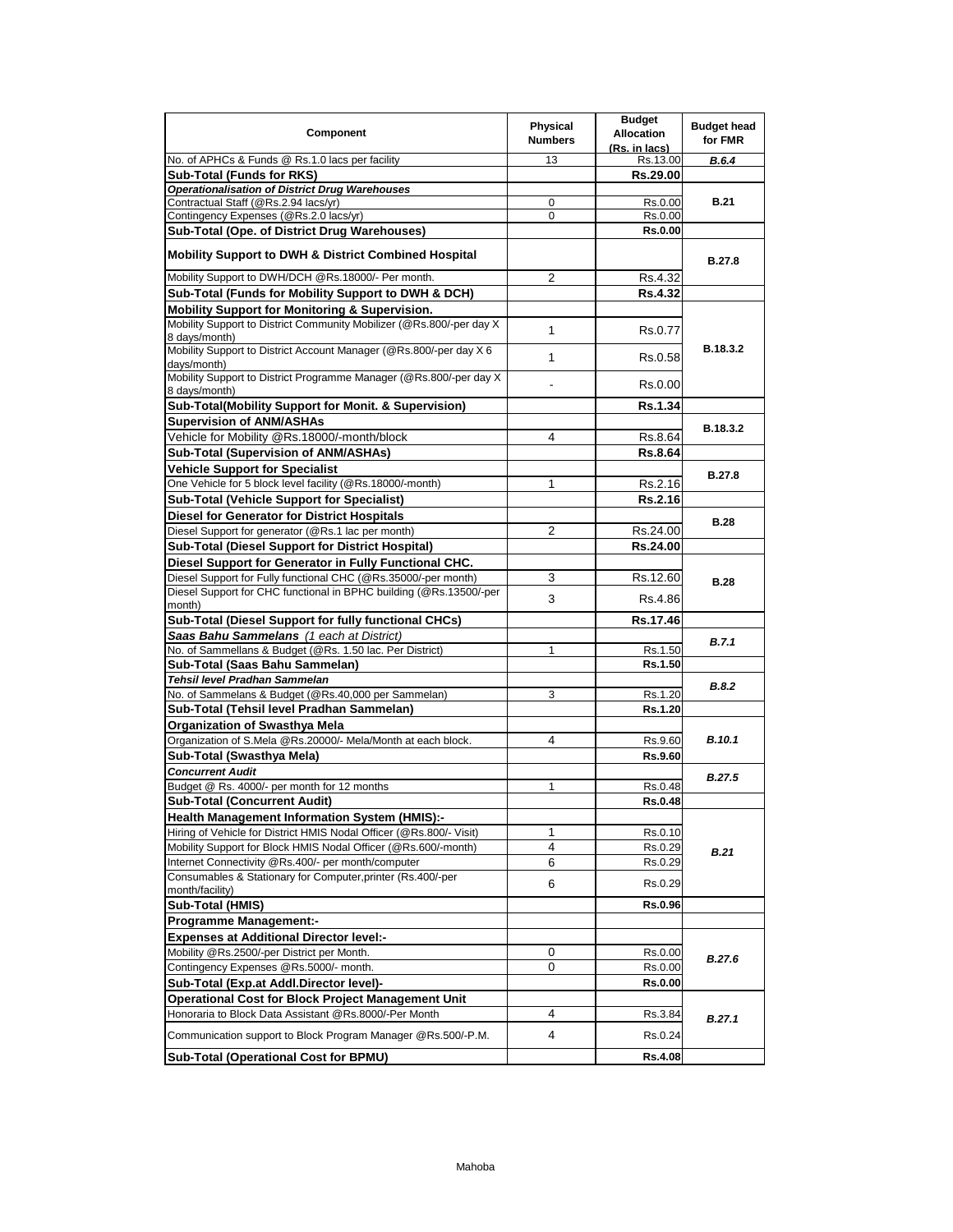| Component                                                                                       | <b>Physical</b><br><b>Numbers</b> | <b>Budget</b><br>Allocation<br>(Rs. in lacs) | <b>Budget head</b><br>for FMR |
|-------------------------------------------------------------------------------------------------|-----------------------------------|----------------------------------------------|-------------------------------|
| <b>Provision of Contractual Staff (AYUSH)</b>                                                   |                                   |                                              |                               |
| <b>Position</b>                                                                                 | No.                               | <b>Budget</b>                                |                               |
| ISM Lady Doctors (@ Rs.24,000/- per month)                                                      | 8                                 | Rs.32.16                                     | B.14.4                        |
| AYUSH Doctors (@ Rs.24,000/- per month)                                                         | 4                                 |                                              |                               |
| AYUSH Pharmacists (@ Rs.9,000/- per month)                                                      | 8                                 | Rs.8.64                                      | B.14.1                        |
| Sub-Total (Contractual Staff - AYUSH)                                                           |                                   | Rs.40.80                                     |                               |
| Integrated Skill Refresher Training for ANM & LHV.                                              |                                   |                                              |                               |
| Total Work load for the year                                                                    | 65                                |                                              | B.16.3.1                      |
| Total no. of Proposed Batches & Budget @Rs.165950/- per batch.                                  | 4                                 | Rs.6.64                                      |                               |
| Sub-Total (Integrated skill training for ANM/LHV)                                               |                                   | Rs.6.64                                      |                               |
| Infrastructure & Manpower for UIP                                                               |                                   |                                              |                               |
| Mobile Workshop at Regional Depot @Rs.4 Lac.                                                    | $\Omega$                          | Rs.0.00                                      |                               |
| Renovation & Electrification of WIC/WIF                                                         | $\Omega$                          | Rs.0.00                                      |                               |
| Expansion of Cold Chain Store at Regional/Divisional Depo                                       | 0                                 | Rs.0.00                                      | B.26.5                        |
| Expansion of Cold Chain Workshop @Rs.50000/-year/District.                                      | 1                                 | Rs.0.50                                      |                               |
| Mobility Support to Block (1 Vehicle @Rs.800/-per block for 6 days in<br>a month for 12 months) | 4                                 | Rs.2.30                                      |                               |
| IVRS System for Tracking of Beneficiaries.                                                      | $\Omega$                          | Rs.0.00                                      | B.18.3.2                      |
| Sub - Total (Infrasturcture & Manpower for UIP)                                                 |                                   | Rs.2.80                                      |                               |
|                                                                                                 |                                   |                                              |                               |
| Total for Mission Flexipool (Part B) [1999]                                                     |                                   | Rs.284.46                                    |                               |

| SI. | Component                                                                                                                                                                                                                                                                          | <b>Physical</b><br><b>Numbers</b> | <b>Budget</b><br><b>Allocation</b><br>(Rs. in lacs) |
|-----|------------------------------------------------------------------------------------------------------------------------------------------------------------------------------------------------------------------------------------------------------------------------------------|-----------------------------------|-----------------------------------------------------|
|     | Routine Immunization (Part C)                                                                                                                                                                                                                                                      |                                   |                                                     |
|     | Total Number of Immunization Sessions to be organized in the District                                                                                                                                                                                                              | 8640<br>Sessions/Year             |                                                     |
|     | Mobility support for supervision: Supervisory visits by district level<br>officers for monitoring and supervision of RI @ Rs 50000 /District for<br>district level officers (this includes POL and maintenance) per year                                                           | 1                                 | Rs.0.50                                             |
|     | Alternate Vaccine delivery @ Rs 50/- sessionx 3 months(April-June)<br>+2 Vehicles /Blocks for 8 days /month for 9 months (July-March 10)                                                                                                                                           | 8640<br>Sessions/Year             | Rs.4.32                                             |
|     | Focus on Urban slum & underserved areasHiring an ANM @<br>Rs.300/session for four sessions/month/slum of 10000 population and<br>Rs.200/- per month as contingency per slum of i.e. total expense of<br>Rs. 1400/- per month per slum of 10000 population                          | 0 Sessions/Year                   | Rs.0.00                                             |
|     | Mobilization of children by ASHA /RI Mobilizer @ Rs 150/- per session                                                                                                                                                                                                              | 8640<br>Sessions/Year             | Rs.12.96                                            |
|     | Support for Computer Assistant for RI reporting (with annual increment<br>of 10% wef from 2010-11Districts @ Rs 8000- 10,000 p.m                                                                                                                                                   | 1                                 | Rs.1.06                                             |
|     | Printing and dissemination of tally sheets, monitoring forms, etc. @<br>Rs 1 /beneficiary                                                                                                                                                                                          | 28123<br><b>Benefiaceries</b>     | Rs.0.28                                             |
|     | Quarterly Review & feedback meeting exclusive for RI at district level<br>with one Block MOIC, ICDS CDPO and other stakeholders<br>stakeholders @ Rs 100/- per participant for meeting expenses (lunch,<br>organizational expenses)                                                | 12                                | Rs.0.05                                             |
|     | Quarterly Review Meetings at Block level Quarterly Review &<br>feedback meeting for exclusive for RI at Block level @Rs 50/-ppas<br>honorarium for ASHA (travel)and Rs 25 /-person at the disposal of<br>MOIC for meeting expenses (refreshments, stationary and Misc<br>expences) | 838                               | Rs.1.06                                             |
|     | District level orientation training for 2 days of ANM, Multipurpose Health<br>worker @ Rs67300/batch with 20 participants in each batch                                                                                                                                            | 0 Batch                           | Rs.0.00                                             |
|     | One day cold chain handelers training for block level cold chain<br>handlers @ Rs. 26,000 per batch and Rs 3000 for Observer<br>nominated by State                                                                                                                                 | 1Batch                            | Rs.0.29                                             |
|     | One day Training of block level data handlers by DIO and District Cold<br>chain Officer to train about the reporting formats of Immunization and<br>NRHM Rs 300/Participant/Block                                                                                                  | 4                                 | Rs.0.01                                             |

 $\mathbf{r}$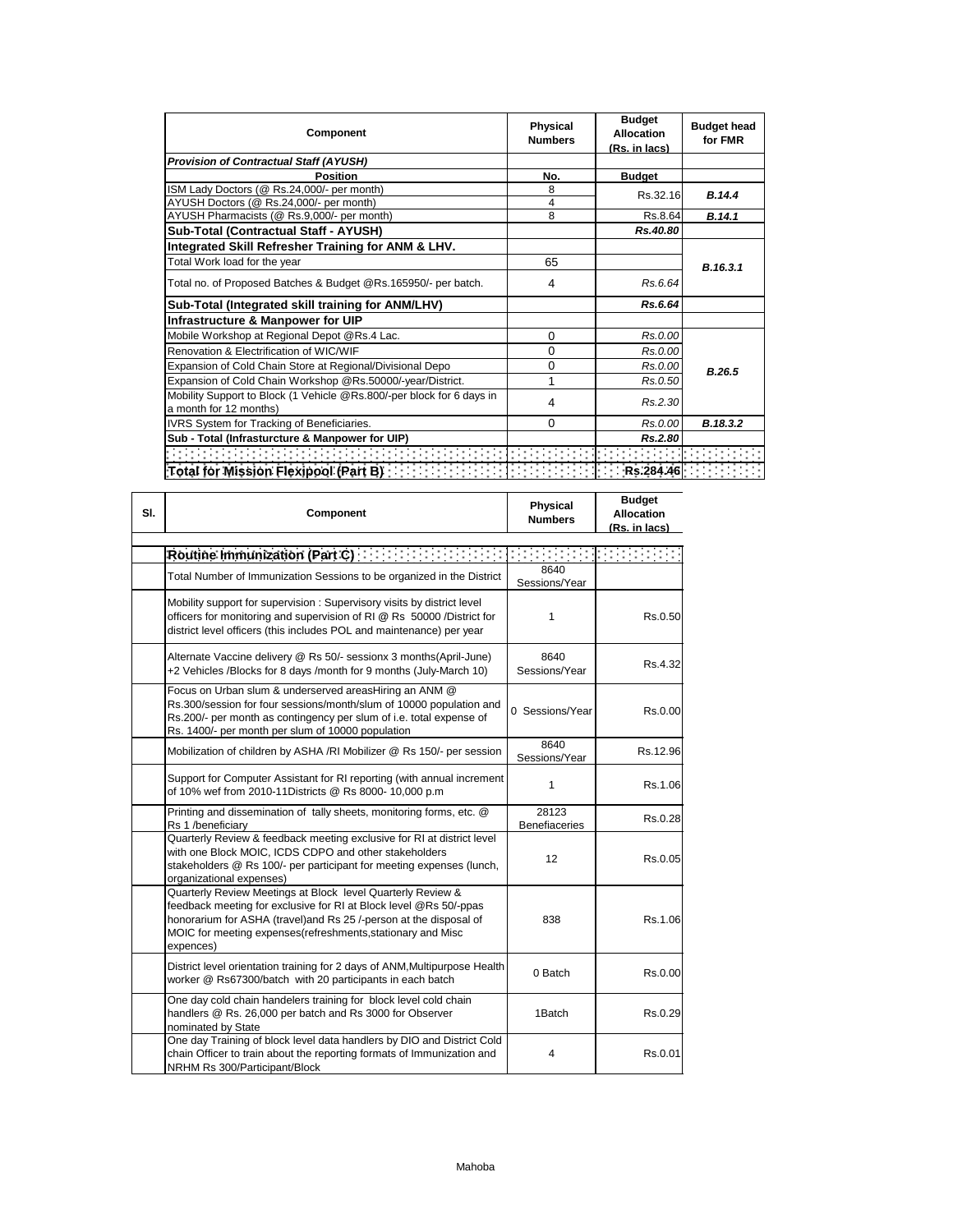| <b>Component</b>                                                                                                                                                    | Physical<br><b>Numbers</b>    | <b>Budget</b><br><b>Allocation</b><br>(Rs. in lacs) | <b>Budget head</b><br>for FMR |
|---------------------------------------------------------------------------------------------------------------------------------------------------------------------|-------------------------------|-----------------------------------------------------|-------------------------------|
| Microplanning at SC levelRs 100/- per subcentre (meeting at block<br>level, logistic)                                                                               | 150                           | Rs.0.15                                             |                               |
| Microplanning at Block & District levelFor consolidation of microplan<br>at PHC/CHC level @ Rs 1000/- block & at district level @ Rs 2000/-<br>per district         | 1District & 4<br><b>Block</b> | Rs.0.06                                             |                               |
| Consumables for computer including provision for internet access for<br>RIMSRs 400/- Month / Districts                                                              | 1                             | Rs.0.05                                             |                               |
| Red/Black Plastic bags etc, 2 bags per session @ Rs. 2/Bag                                                                                                          | 8640<br>Sessions/Year         | Rs.0.42                                             |                               |
| Purchase of Bleach/Hypochlorite solution Rs. 500/vaccine storage<br>point/year X 1000 vaccine storage points                                                        | 6 Vaccine<br>storage points   | Rs.0.03                                             |                               |
| Purchase of Twin bucket Rs 400 per PHC/CHC per year                                                                                                                 | 6 Vaccine<br>storage points   | Rs.0.02                                             |                               |
| Funds for purchase of small polythene zipper bags to keep vaccines in<br>the vaccine carriers Rs. 0.5/polythene bag X total number of<br>sessions/year +10% wastage | 8640<br>Sessions/Year         | Rs.0.05                                             |                               |
| Funds for preparing disposal pit for disposal of sharp immunization<br>waste. Rs. 3500/pit X 500 vaccine storage points                                             | 3 Pits                        | Rs.0.11                                             |                               |
| <b>RI</b> subtotal                                                                                                                                                  |                               | Rs.21.42                                            |                               |
| <b>Cold Chain maintenance</b>                                                                                                                                       |                               |                                                     |                               |
| Cold chain maintenance@Rs 500/Block & Rs 10,000/District/Year                                                                                                       | 1District & 4<br><b>Block</b> | Rs.0.12                                             |                               |
| POL for vaccine delivery from State to District and from district to<br>PHC/CHCs@ Rs. 100000/- district/Year)                                                       | 1District                     | Rs.1.00                                             |                               |
| <b>Subtotal Cold Chain</b>                                                                                                                                          |                               | Rs.1.12                                             |                               |
| Sub Total (Part C)                                                                                                                                                  |                               | Rs.22.54                                            |                               |

|              | Part D - National Program                        |                                   |                                                     |                               |
|--------------|--------------------------------------------------|-----------------------------------|-----------------------------------------------------|-------------------------------|
|              | 1. NPCB                                          |                                   |                                                     |                               |
| SI.          | Component                                        | Physical<br><b>Numbers</b>        | <b>Budget</b><br><b>Allocation</b><br>(Rs. in lacs) | <b>Budget Head</b><br>for FMR |
| 1.1          | Govt Sector 30% of Tot. Trgt @531/cat.oprt.(IOL) | 861                               | 457191                                              |                               |
| 1.2          | NGO Sector 20% of Tot Trgt @ 656/Cat. Oprt.(IOL) | 574                               | 376544                                              |                               |
| 1.3          | Pvt. Sector 50% of Tot trgt.                     | 1434                              | $\Omega$                                            |                               |
|              | <b>Sub Total</b>                                 | 2869                              | 833735                                              |                               |
| $\mathbf{2}$ | SES (Free Spec. to Children) @ of 100/-Spec      | 299                               | $\Omega$                                            |                               |
| 3            | Vision Centre @ 50,000/Centre Equipment          | 1 Govt/NGO                        | 50000                                               |                               |
| 4            | Operations other than Cataract                   | 47                                | 47000                                               |                               |
| 5            | Eye Collection @ 500/Cornea.                     | $\Omega$                          | $\Omega$                                            |                               |
|              | Total allocated for the District in Rs.          | 3215                              | 930735                                              |                               |
|              | 2. RNTCP(GFATM)                                  |                                   |                                                     |                               |
| SI.          | Component                                        | <b>Physical</b><br><b>Numbers</b> | <b>Budget</b><br><b>Allocation</b><br>(Rs. in lacs) | <b>Budget Head</b><br>for FMR |
|              | <b>CIVIL WORKS</b>                               |                                   | 24400                                               |                               |
|              | 2 LABORATORY MATERIALS                           |                                   | 105600                                              |                               |
|              | 3 HONERARIUM<br>4 IEC/PUBLICITY                  |                                   | 153825                                              |                               |
|              | <b>5 EQUIPMENT MAINTENANCE</b>                   |                                   | 123690<br>56400                                     |                               |
|              | 6 TRAINING                                       |                                   | 90755                                               |                               |
|              | <b>7 POL &amp; VEHICLE MAINTENANCE</b>           |                                   | 60000                                               |                               |
|              | <b>8 VEHICLE HIRING CHARGES</b>                  |                                   | 204750                                              |                               |
|              | 9 NGO/PP SUPPORT                                 |                                   | 207300                                              |                               |
|              | 10 MISCELLANEOUS EXPENSES                        |                                   | 88700                                               |                               |
|              | 11 CONTRACTUAL SERVICES                          |                                   | 1515000                                             |                               |
|              | 12 PRINTING                                      |                                   | 57018                                               |                               |
|              | 13 RESEARCH & STUDIES                            |                                   |                                                     |                               |
|              | 14 MEDICAL COLLEGES                              |                                   |                                                     |                               |
|              | <b>15 PROCUREMENT OF VEHICLES</b>                |                                   | 150000                                              |                               |
|              | <b>16 PROCUREMENT OF EQUIPMENT</b>               |                                   |                                                     |                               |
|              | Sub-TOTAL<br><b>Grand Total</b>                  |                                   | 2837438                                             |                               |
|              |                                                  |                                   | 2837438                                             |                               |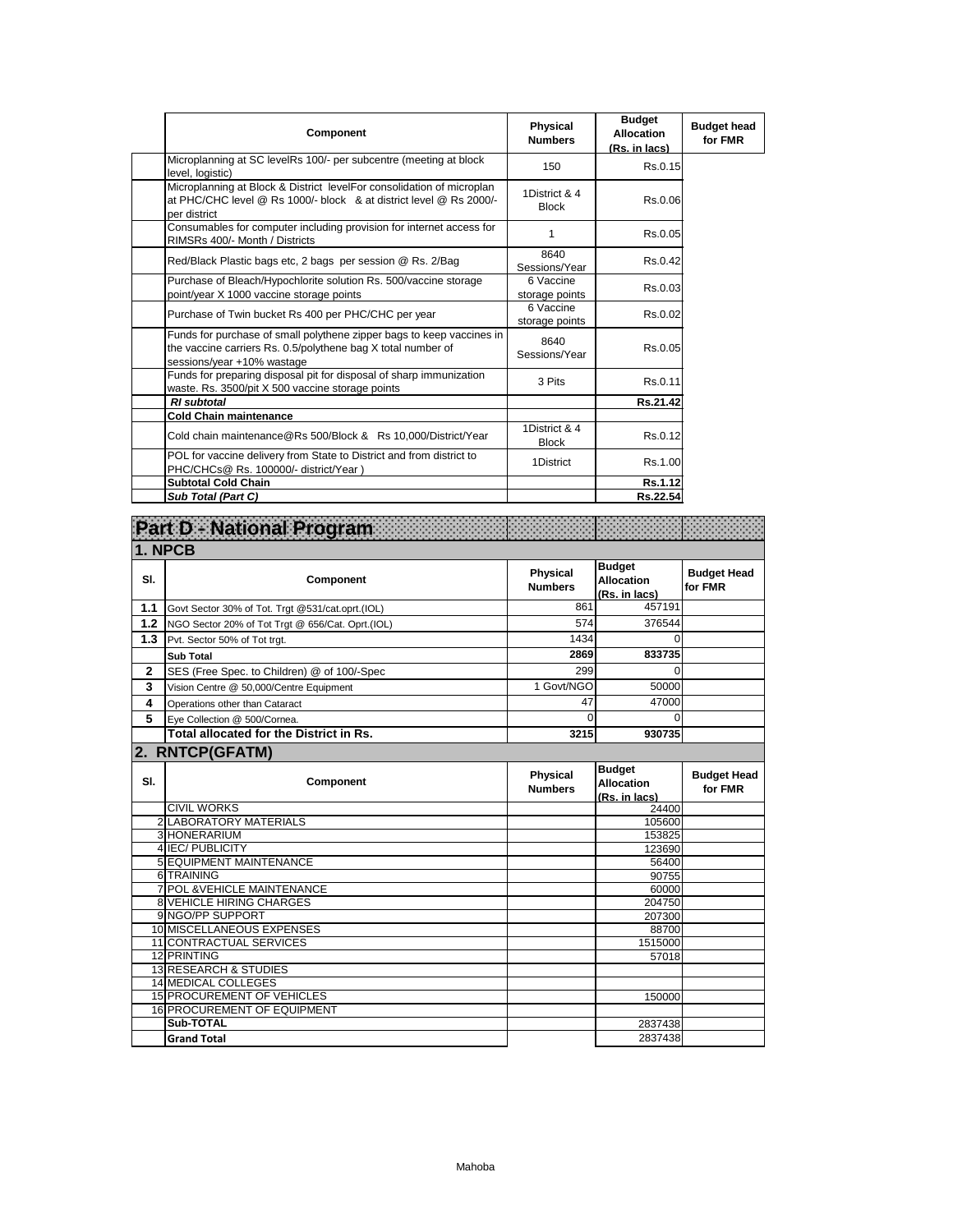|     | Component                                                                               | Physical<br><b>Numbers</b>        | <b>Budget</b><br><b>Allocation</b><br>(Rs. in lacs) | <b>Budget head</b><br>for FMR |
|-----|-----------------------------------------------------------------------------------------|-----------------------------------|-----------------------------------------------------|-------------------------------|
|     | 3. NLEP                                                                                 |                                   |                                                     |                               |
|     | <b>Activities</b>                                                                       | <b>Physical Targets Financial</b> |                                                     |                               |
|     |                                                                                         |                                   | <b>Allocation</b>                                   |                               |
|     | 1 Contractual Services- Driver                                                          |                                   |                                                     |                               |
|     | Remuneration @ Rs. 7,000/= P.M.                                                         | 1                                 | 84000                                               |                               |
|     | Sub total                                                                               |                                   | 84000                                               |                               |
|     | 2 Office Maintenance                                                                    |                                   |                                                     |                               |
|     | Telephone/Fax/Internet @ Rs. 15,000/= P.A.                                              |                                   | 15000                                               |                               |
|     | Office Operation & Maintenance @ Rs. 18,000/= P.A.                                      |                                   | 18000                                               |                               |
|     | Consum-ables Stationery @ Rs. 24,000 P.A.                                               |                                   | 24000                                               |                               |
|     | Maintenance of Office Equipment & Furniture etc.                                        |                                   | 15000                                               |                               |
|     | Sub total                                                                               |                                   | 72000                                               |                               |
|     | 3 Mobility-                                                                             |                                   |                                                     |                               |
|     | Vehicle operation / hiring of 1 Vehicle @ Rs 75000 P.A.                                 |                                   | 75000                                               |                               |
|     | Sub total                                                                               |                                   | 75000                                               |                               |
|     | 4 Training                                                                              |                                   |                                                     |                               |
|     | 4 Days' Training of newly recruited Medical Officers @ Rs 28,000 per                    |                                   |                                                     |                               |
|     | batch of 30 trainees                                                                    | 10                                | 9333                                                |                               |
|     | 3 Days' Training of newly recruited Health Workers @ Rs 24,000 per                      |                                   |                                                     |                               |
|     | batch of 30 trainees                                                                    | 0                                 | 0                                                   |                               |
|     | 2 Days' Refresher Training of Medical Officers @ Rs 16,000 per batch                    |                                   |                                                     |                               |
|     | of 30 trainees<br>2 Days' Refresher Training of Health Workers @ Rs 16,000 per batch    | 30                                |                                                     |                               |
|     |                                                                                         |                                   |                                                     |                               |
|     | of 30 trainees<br>Sub total                                                             | 60                                | 48000<br>57333                                      |                               |
|     | 5 Procurement                                                                           |                                   |                                                     |                               |
|     |                                                                                         |                                   |                                                     |                               |
|     | Supportive medicines and other items for patients @ Rs39 per patient                    |                                   | 4200                                                |                               |
|     | under treatment<br>Splints, Crutches, Items for Deformity Patients Rs. 15/= per patient |                                   |                                                     |                               |
|     | under treatment                                                                         |                                   | 2000                                                |                               |
|     | Patient Welfare Rs. 26/= per patient under treatment                                    |                                   | 2800                                                |                               |
|     | Printing of forms @ Rs. 39/= per patient under treatment                                |                                   | 4200                                                |                               |
|     | Sub total                                                                               |                                   | 13200                                               |                               |
|     | 6 IEC Activities                                                                        |                                   |                                                     |                               |
|     | Rallies @ Rs. 5,000/= each                                                              | 2                                 | 10000                                               |                               |
|     | School Quiz @ Rs. 1000/= each                                                           | 10                                | 10000                                               |                               |
|     | IPC workshops of ASHA @ Rs. 5000/= each                                                 | 2                                 | 10000                                               |                               |
|     | Health Mela in local festivals, Melas etc. @ Rs. 5,000/= each                           |                                   | 5000                                                |                               |
|     | Sub total                                                                               |                                   | 35000                                               |                               |
|     | <b>Urban Leprosy Project</b>                                                            |                                   |                                                     |                               |
|     | <b>Supportive Medicines</b>                                                             |                                   |                                                     |                               |
|     | Monitoring & Supervision                                                                |                                   |                                                     |                               |
|     | MDT delivery & follow-up services                                                       |                                   |                                                     |                               |
|     | Sub total                                                                               |                                   | 0                                                   |                               |
|     | 8 Incentive to Ashas                                                                    |                                   | 9400                                                |                               |
|     | 9 Review Meetings                                                                       |                                   | 18000                                               |                               |
|     | 10 Disability Prevention & Medical Rehabilitation                                       |                                   |                                                     |                               |
|     | Screening Camp for selection of RCS patients                                            |                                   | $\Omega$                                            |                               |
|     | Screening Camp - miscellaneous expenses                                                 |                                   | 0                                                   |                               |
|     | Screening Camp- Self Care Kits & patient Welfare items                                  |                                   | $\mathbf 0$                                         |                               |
|     | Sub total                                                                               |                                   | 0                                                   |                               |
|     | 11 Cash Assistance                                                                      |                                   |                                                     |                               |
|     | Cash assistance- POL for Vehicle                                                        |                                   | 20000                                               |                               |
|     | Cash assistance- TA DA for Leprosy Staff                                                |                                   | 40000                                               |                               |
|     | Sub total                                                                               |                                   | 60000                                               |                               |
|     | <b>Grand Total</b>                                                                      |                                   | 423933                                              |                               |
|     | 4. NVBDCP                                                                               |                                   |                                                     |                               |
|     |                                                                                         |                                   |                                                     |                               |
| Sl. | <b>Activity Proposed</b>                                                                | Physical                          | <b>Budget</b>                                       | <b>Budget</b> head            |
| No. |                                                                                         | <b>Numbers</b>                    | Allocation (Rs.                                     | for FMR                       |
|     |                                                                                         |                                   | In lacs)                                            |                               |
|     | 1 DBS (Domestic Budgetary Support)                                                      |                                   |                                                     |                               |
|     | 1.1 Malaria                                                                             |                                   |                                                     |                               |
|     |                                                                                         |                                   |                                                     |                               |
|     | Incentive to ASHA                                                                       |                                   | 350000                                              |                               |
|     | Training                                                                                |                                   | 26325                                               |                               |
|     | Monitoring & Supervision                                                                |                                   | 50000                                               |                               |
|     |                                                                                         |                                   |                                                     |                               |